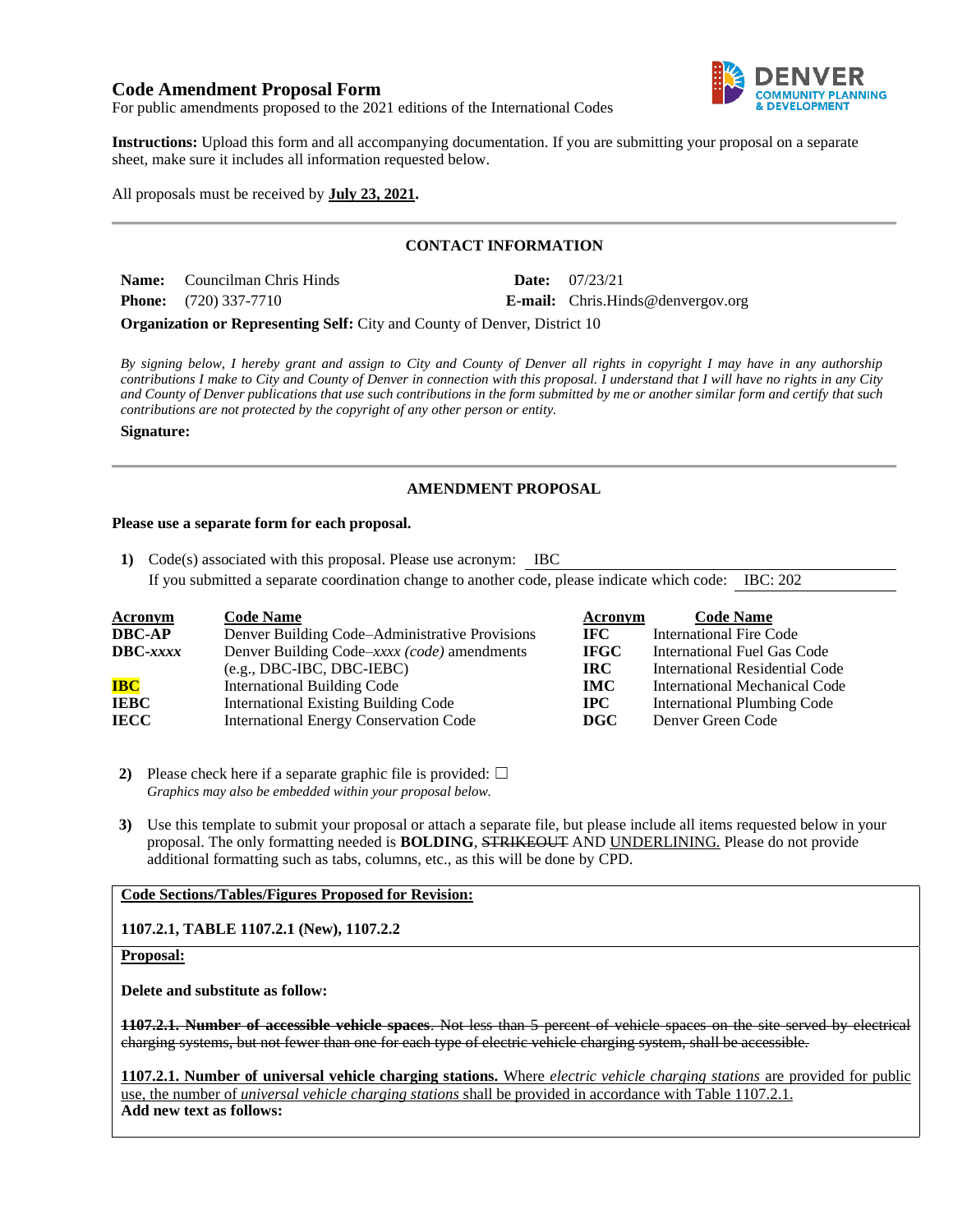# **Table 1107.2.1 ELECTRIC VEHICLE CHARGING STATION FOR PUBLIC USE.**

| NUMBER OF ELECTRIC VEHICLE        | MINIMUM NUMBER OF UNIVERSAL VEHICLE CHARGING |  |  |
|-----------------------------------|----------------------------------------------|--|--|
| <b>CHARGING STATIONS REQUIRED</b> | <b>STATIONS</b>                              |  |  |
|                                   |                                              |  |  |
| 2 to 25                           |                                              |  |  |
| 26 to 50                          |                                              |  |  |
| 51 to 100                         |                                              |  |  |
| Over 100                          | 8, plus 4 for each additional 200            |  |  |

## **Delete and substitute as follows:**

**1107.2.2 Vehicle space size.** Accessible vehicle spaces shall comply with the requirements for a van accessible parking space that is 132 inches (3350 mm) minimum in width with an adjoining access aisle that is 60 inches (1525 mm) minimum in width.

1107.2.2 Parking space size. Parking spaces serving *universal vehicle charging stations* shall have a vehicle width of 120 inches minimum (3048 mm) with 36 inch access aisles (915 mm) on each side. When multiple stalls are required, access aisles may be shared.

# **Supporting Information:**

**PURPOSE:** The purpose of this amendment is to ensure access to EV charging stations for all people, including people with disabilities. A city's role is to represent all the people, and this change ensures access to EV charging stations for every driver. At some point, vehicles will achieve full self-driving capability, meaning people with vision impairments will also independently use vehicles and will need to refuel them.

# **REASONS:**

- The current language does not provide space for vehicles that have specialized equipment for people with disabilities, including vans with ramps. While it could be possible for a driver to unload using an empty adjacent space, should that space become occupied, that driver would lose access to their vehicle.
- The proposed language is based on guidance from the US Access Board, a national governmental entity which provides rulemaking that incorporates guidance for people with disabilities. See [https://www.access](https://www.access-board.gov/ada/guides/chapter-5-parking/#electric-vehicle-charging-stations)[board.gov/ada/guides/chapter-5-parking/#electric-vehicle-charging-stations.](https://www.access-board.gov/ada/guides/chapter-5-parking/#electric-vehicle-charging-stations)
- Civil rights, including access for people with disabilities, is about equal access, not preferential access. The current rule, while well-meaning for the disability community, inadvertently provides more access to people with disabilities than is necessary. This is counter to the spirit of civil rights.
- The Americans with Disabilities Act was passed into law in 1990. In 1990, EV charging stations did not exist, and governments do not create legislation for things that haven't yet been invented. ADA is silent on EV charging stations, and using ADA as guidance could be problematic because EV charging stations were not considered.
- Marking a parking space with the International Symbol of Accessibility (the blue wheelchair logo) gives anyone with appropriate identification such as a placard or plate the right to use that space. Since this is protected by ADA, a federal law, no state or local law can supersede that right. To be more specific: people with valid placards or plates shall have the right to park in that space even if they have no intention of charging an electric vehicle. Other political jurisdictions, including the State of Hawaii, have identified this as a pain point for both citizens and enforcement entities.
- The existing language requires 1 space be specifically reserved for people with disabilities. This is problematic for multiple reasons:
	- o In a location with only 2 EV charging stations, that means 50% must be reserved for people with disabilities. In a location with 4 stations, that still means 25% of chargers are reserved for people with disabilities. In Colorado, 10-12% of drivers have placards or plates which identify them as qualifying for these spaces. Currently, the percentage of EV adoption for people with disabilities is much lower than that. This creates an environment which provides preferential access for people with disabilities and is counter to civil rights laws.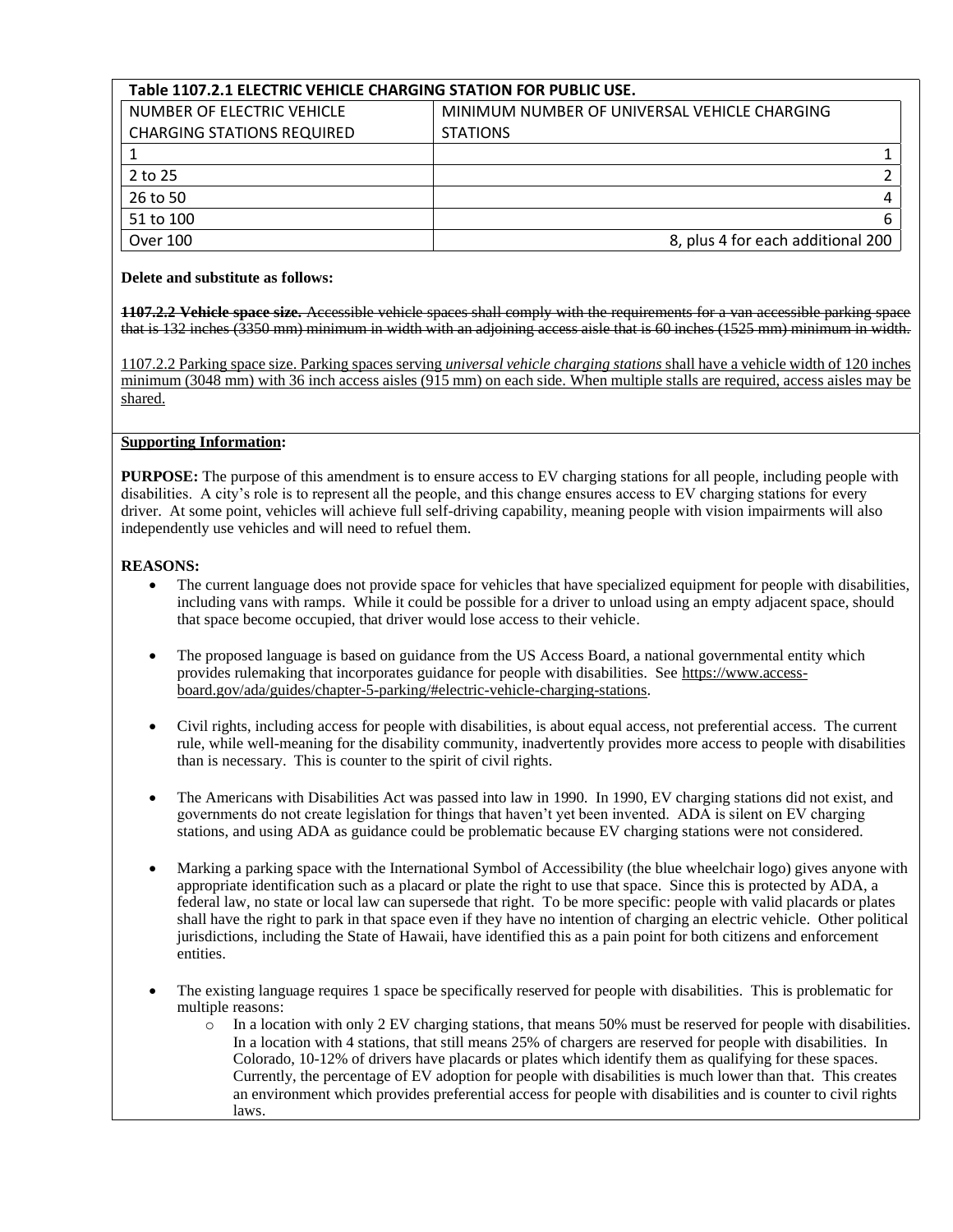- o There are already too many reasons why some people fraudulently obtain and use placards for accessible parking. By providing this high a percentage of spaces reserved for people with placards, this will be yet another reason for people to consider fraudulently obtaining a placard.
- The goal of universal design is to provide spaces that anyone can access, including people with disabilities. Universal design:
	- o Resolves the conflict between legislation regarding parking for people with disabilities and legislation regarding access to EV charging stations.
	- o Resolves the concern about providing too much access to drivers with disabilities.
- Because universal design allows everyone access to every space, there is no need to specifically reserve any of the spaces for people with disabilities.

**SUBSTANTIATION:** Per the drawing below, when one EV charging space is provided it shall meet the dimensions of Figure A. While this space will not be labeled as accessible, it will still meet the requirements for a van accessible space. When multiple stalls are required, it shall meet the requirements of Figure B. Access aisles may be shared after installation of the initial universal vehicle charging station.